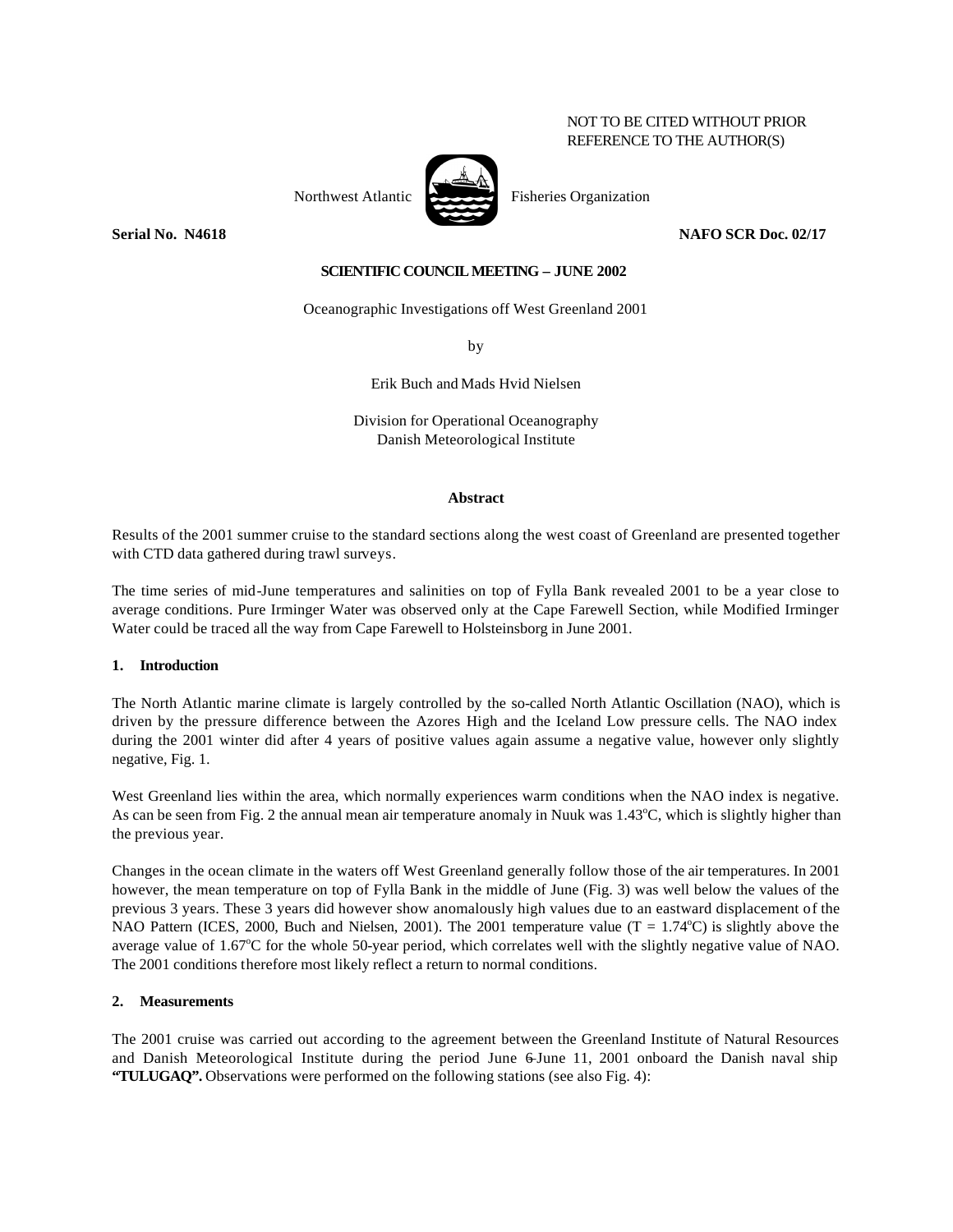- Cape Farewell St. 1 5
- Cape Desolation St. 1 5
- Frederikshaab St. 1- 5
- Fylla Bank St. 1- 5
- Sukkertoppen St.  $1 5$
- $\bullet$  Holsteinsborg St. 1 5

On each station the vertical distributions of temperature and salinity was measured from surface to bottom, except on stations with depths greater than 750 m, where 750 m was the maximum depth of observation.

The cruise was blessed with favourable weather and ice conditions. "Vestice" was not present at the Holsteinsborg section. Close to Cape Farewell "Storis" was present, Fig. 5, but fortunately not in quantities preventing the measuring program being carried out.

## **3. Data handling**

Measurements of the vertical distribution of temperature and salinity were carried out using a SEABIRD SBE 9-01 CTD. For the purpose of calibration of the conductivity sensor of the CTD, water samples were taken at great depth on stations with depths greater than 500 m. The water samples were after the cruise analysed on a Guildline Portosal 8410 salinometer.

The CTD data were analysed using SEASOFT 4.225 software provided by SEABIRD.

CTD data collected by the Greenland Institute of Natural Resources during cruises with R/V Paamiut using the same instrumentation have gone through the same calibration and quality check.

All quality-controlled data are stored in the Marine Database at the Danish Meteorological Institute from where copies have been sent to ICES and MEDS.

# **4. Oceanographic conditions off West Greenland in 2001**

The surface temperatures and salinities observed during the 2001 cruise are shown in Fig. 6. The cold and low salinity conditions observed off Southwest Greenland reflect the inflow of Polar Water carried to the area by the East Greenland Current. Water of Atlantic origin (T>  $3^{\circ}C$ ; S> 34.5) is found at the surface only at the outermost stations on the Cape Farewell Section.

The 2001 mean salinity value (33.40) on top of Fylla Bank (Fig. 7) was slightly higher than in 2000, and equal to the average value for the entire period.

The vertical distribution of temperature, salinity and density as well as TS-relations at sections along the West Greenland coastline is given in Fig. 8-18. In addition to data from the six standard sections obtained during the TULUGAQ cruise in early June, data from the Disko Bay and further north obtained during the R/V PAAMIUT cruise in August are shown.

In the surface layer relatively strong gradients between the cold, low-saline Polar Water and the warm, high-saline water of Atlantic origin was observed from Frederikshaab and southward, the gradient however, being weaker at the Cape Desolation section than on the other two. At Fylla Bank the core of Polar Water was observed across the bank a depth of 50-100 m. (see also Fig. 8), while further north this cold core of Polar water could not be traced.

At Egedesminde and northwards a cold layer is found between approximately 40 and 150 m with extreme low temperatures at around 75m. This cold water most likely is Polar Water transported to the West Greenland waters by a side branch of the southward flowing Baffin Current.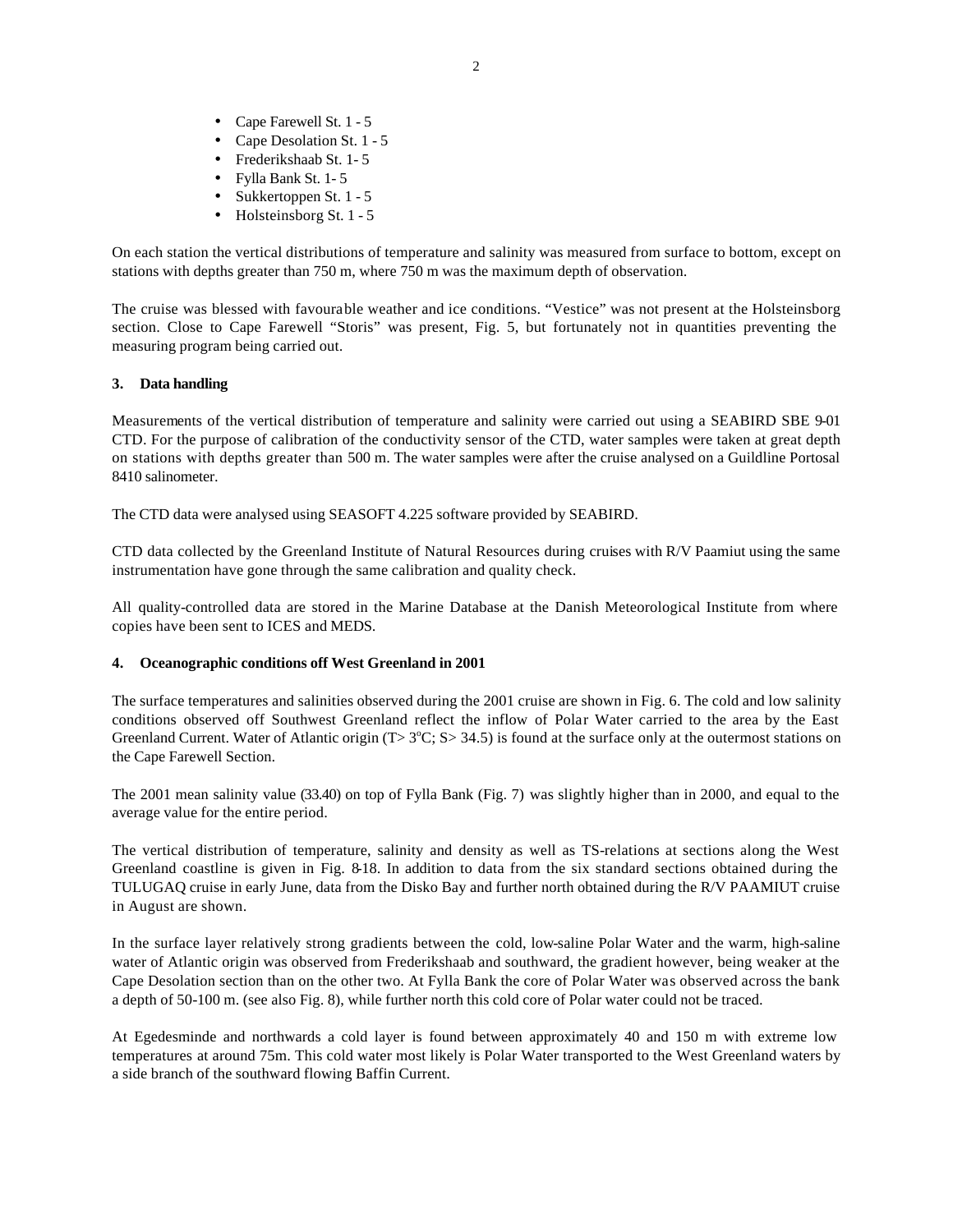Temperature and salinity observations at greater depth showed that pure Irminger Water (T ~  $4.5^{\circ}$ C, S > 34.95 PSU) was clearly present at the Cape Farewell section, but has not advected beyond this point. Modified Irminger Water  $(34.88 < S < 34.95)$  was present in great quantities at all sections up to the Holsteinsborg section, however most clearly at the southernmost sections.

Northwest Atlantic Mode Water  $(3.5 < T < 4.5; 34.5 < S < 34.88)$  was observed at all sections from Cape Farewell to Nugssuaq.

#### 6. **Conclusions**

The oceanographic conditions off West Greenland during the summer 2001 was characterised by:

- Climatic conditions NAO, Nuuk Air Temperatures, medio June temperature and salinities on top of Fylla Bank – were close to average conditions
- Pure Irminger Water was only observed at the Cape Farewell region
- Modified Irminger Water was in June observed all the way from Cape Farewell to Holsteinsborg

#### 7. **References**

**Buch, E. & Nielsen, M.H. (2001).** Oceanographic Investigations off West Greenland 2000. NAFO Scr. Doc 01/02

- **ICES (2000).** The 1999/2000 ICES Annual Ocean Climate Status Summary. Prepared by the Working Group on Oceanic Hydrography. Editor: Bill Turrell. [\(http://www.ices.dk/status/clim9900/\)](http://www.ices.dk/status/clim9900/)
- **Jones P. D., Jonsson T. and Wheeler D. (1997).** Extension to the North Atlantic Oscillation using early instrumental pressure observations from Gibraltar and South-West Iceland. Int. J. Climatol. 17, 1433-1450.



Fig. 1. Time series of the winter NAO (December to March average). After Jones et al (1997) updated to the winter 2001-2002.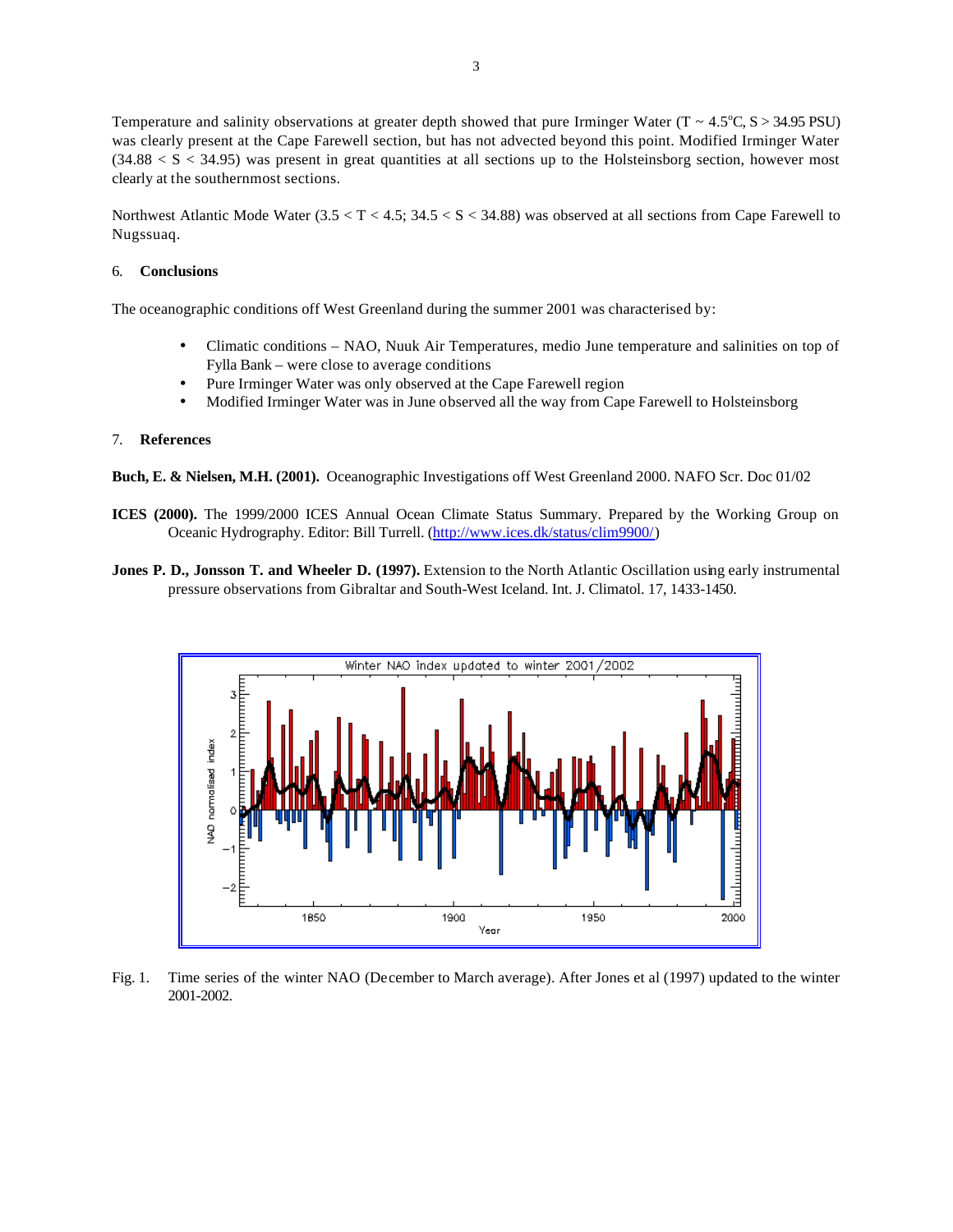

Fig. 2. Anomaly in the annual mean air temperature observed at NUUK for the period 1873 to 2001. (The anomaly is taken relative to the mean temperature for the whole period).



Fig. 3. Time series of mean temperature (observations and 3 year running mean) on top of Fylla Bank (0 - 40 m) in the middle of June.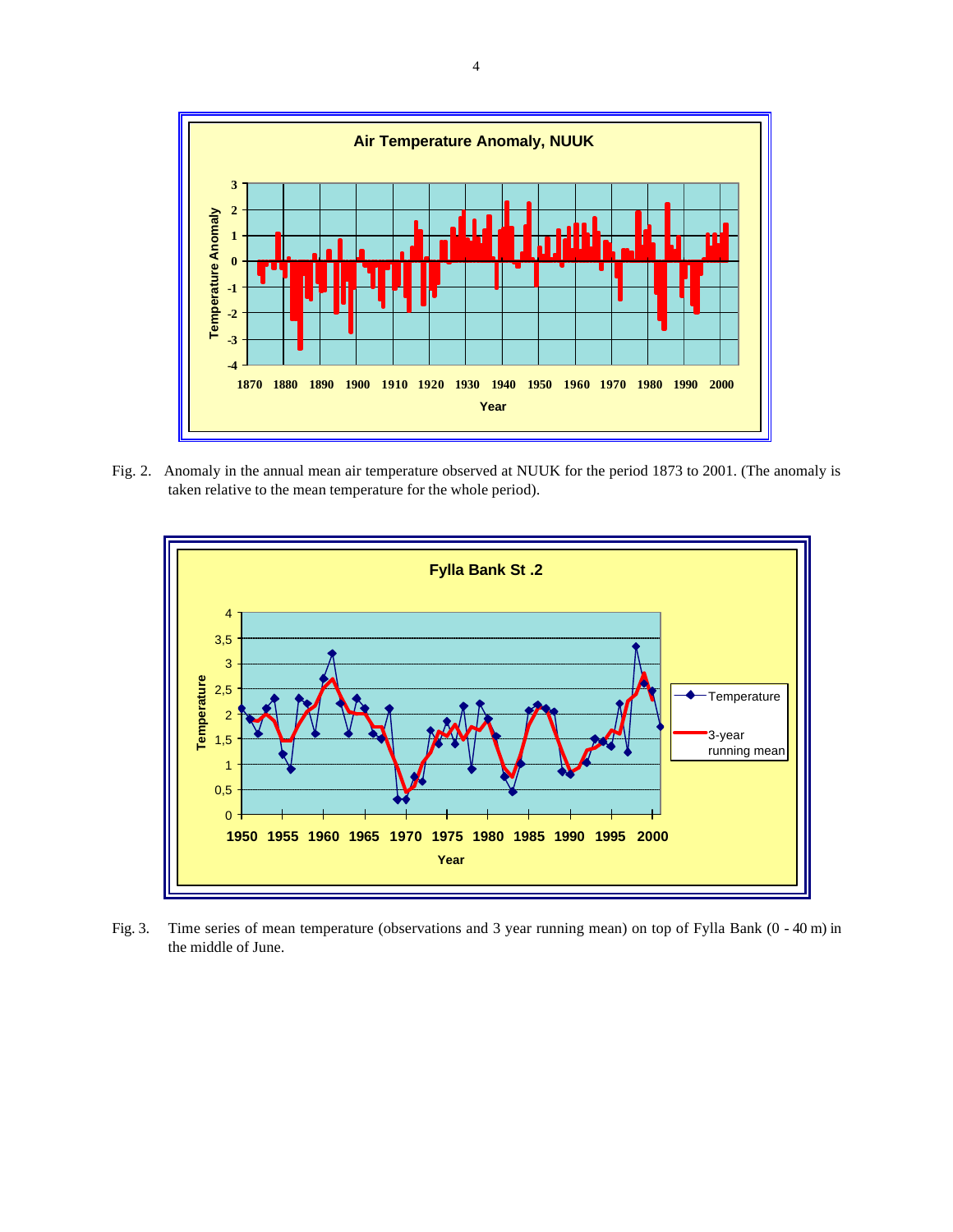

Fig. 4. Position of the standard sections off West Greenland



Fig. 5. Distribution of sea ice in the Cape Farewell region May31, 2001.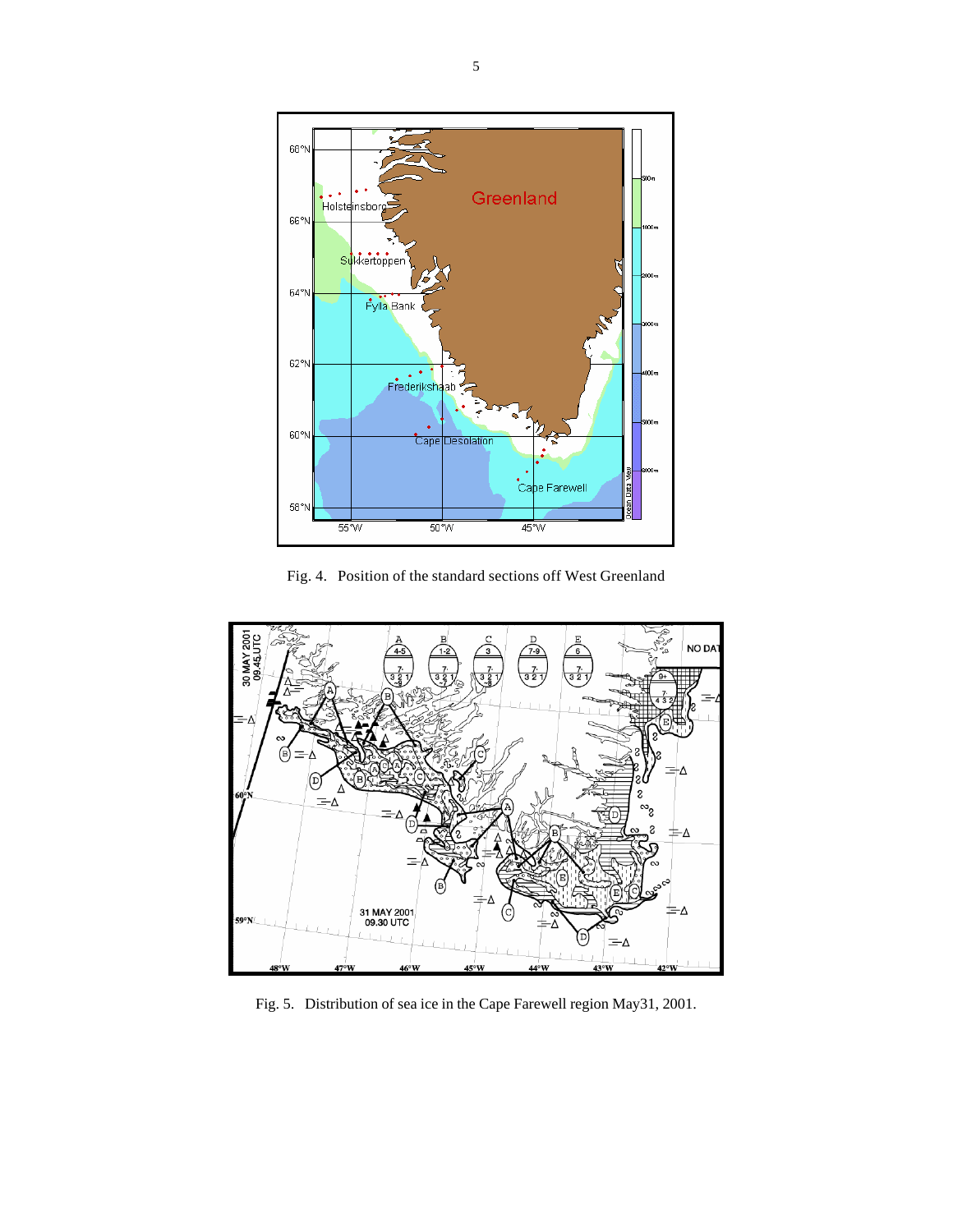![](_page_5_Figure_0.jpeg)

Fig. 6. Surface temperature and salinity, June 2001.

![](_page_5_Figure_2.jpeg)

Fig. 7. Time-series of the mean salinity (observations and 3 year running mean) on top Fylla Bank (0-40m) in the middle of June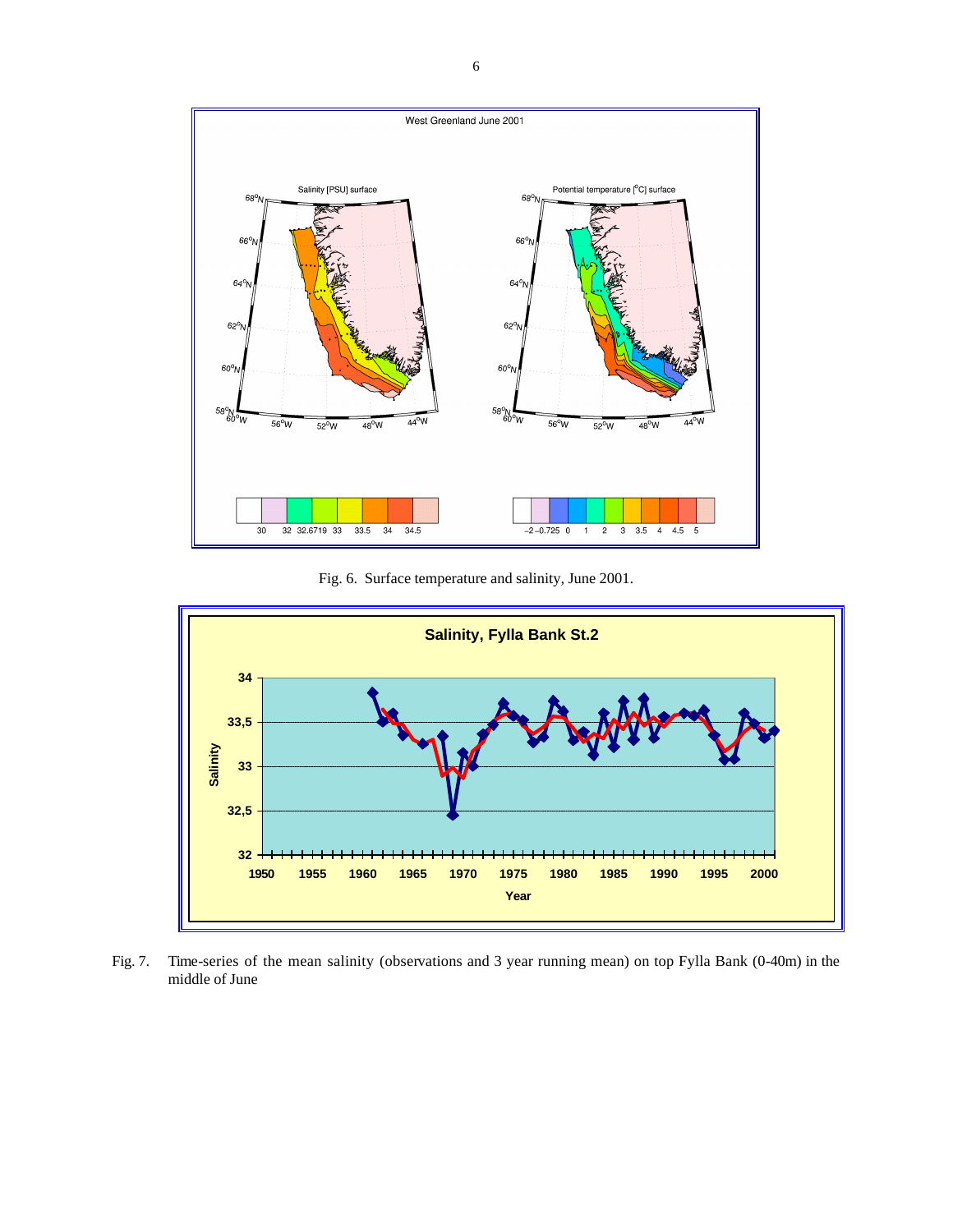![](_page_6_Figure_0.jpeg)

Fig. 8. Vertical distribution of temperature, salinity and density at the Cape Farewell section, June 6, 2001.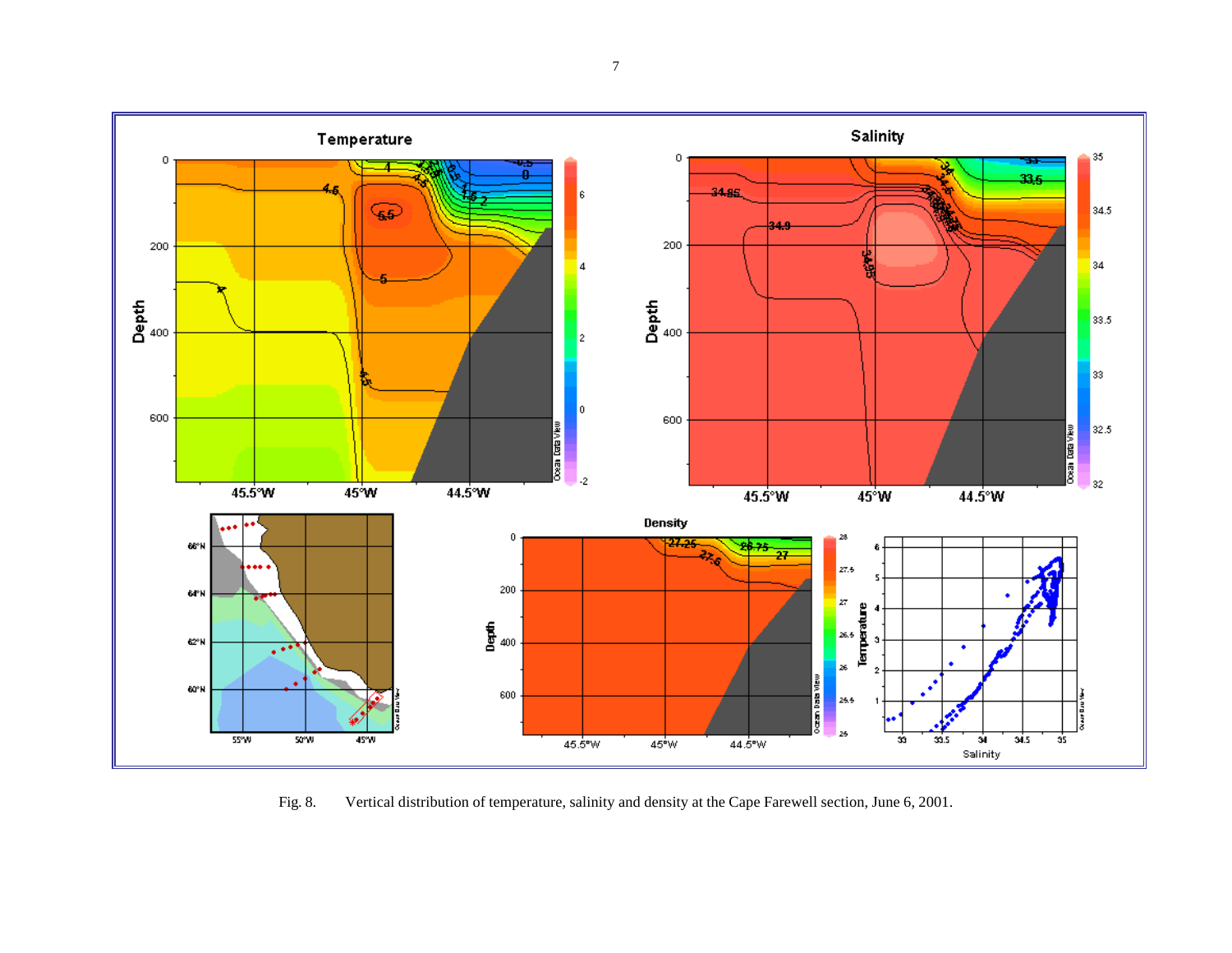![](_page_7_Figure_0.jpeg)

Fig. 9. Vertical distribution of temperature, salinity and density at the Cape Desolation Section, June 7, 2001.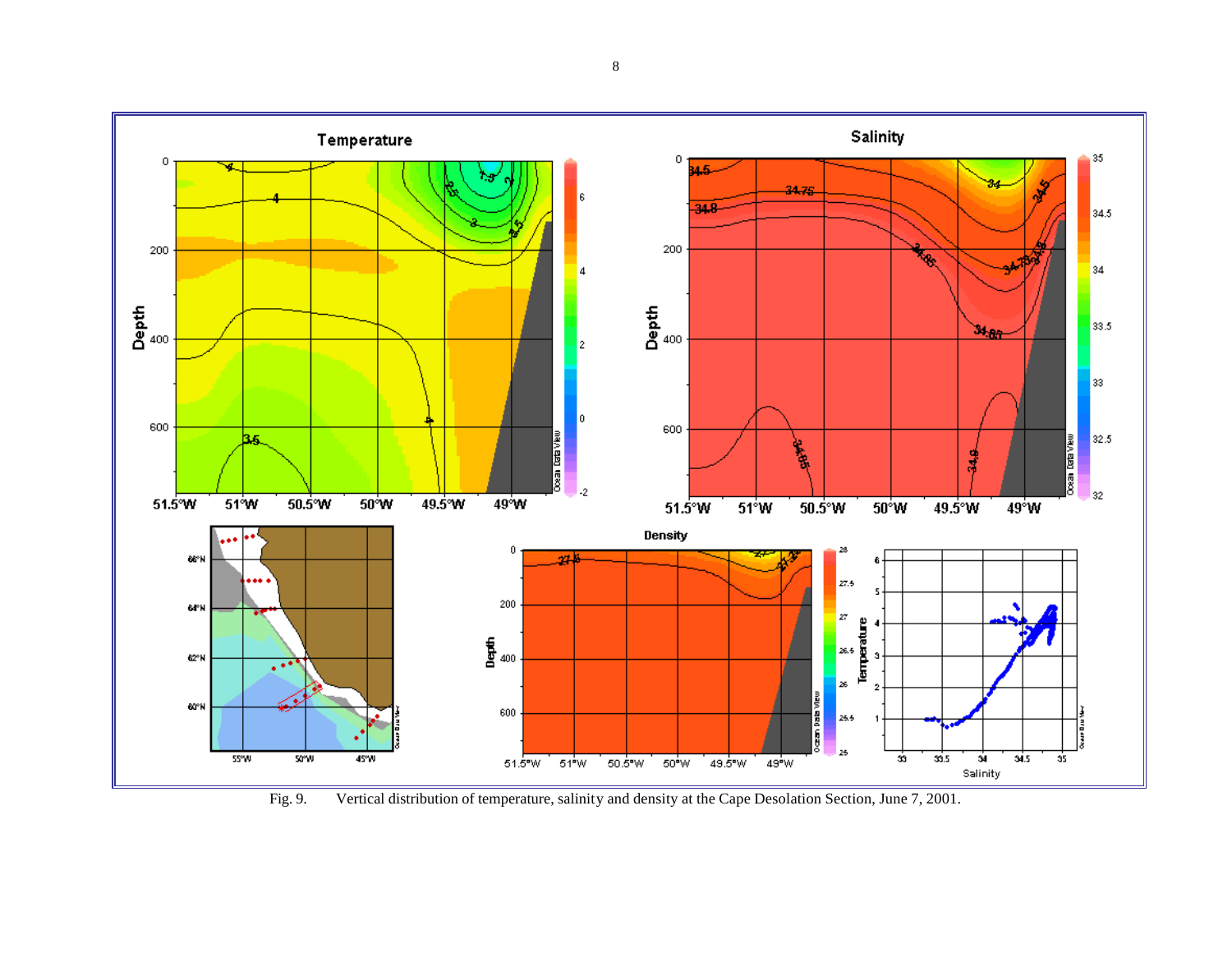![](_page_8_Figure_0.jpeg)

Fig. 10. Vertical distribution of temperature, salinity and density at the Frederikshaab Section, June 8, 2001.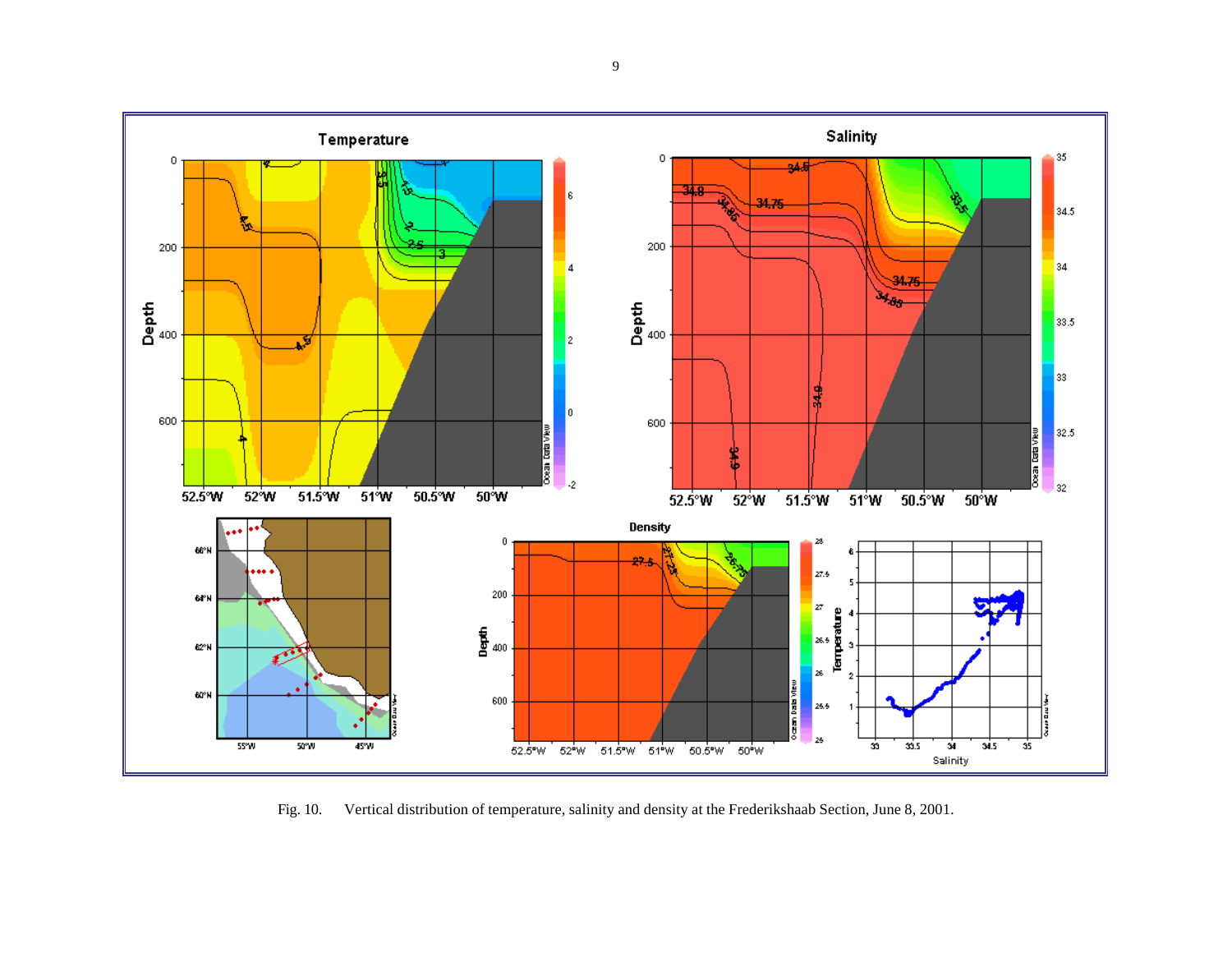![](_page_9_Figure_0.jpeg)

Fig. 11. Vertical distribution of temperature, salinity and density at the Fylla Bank Section, June 9, 2001.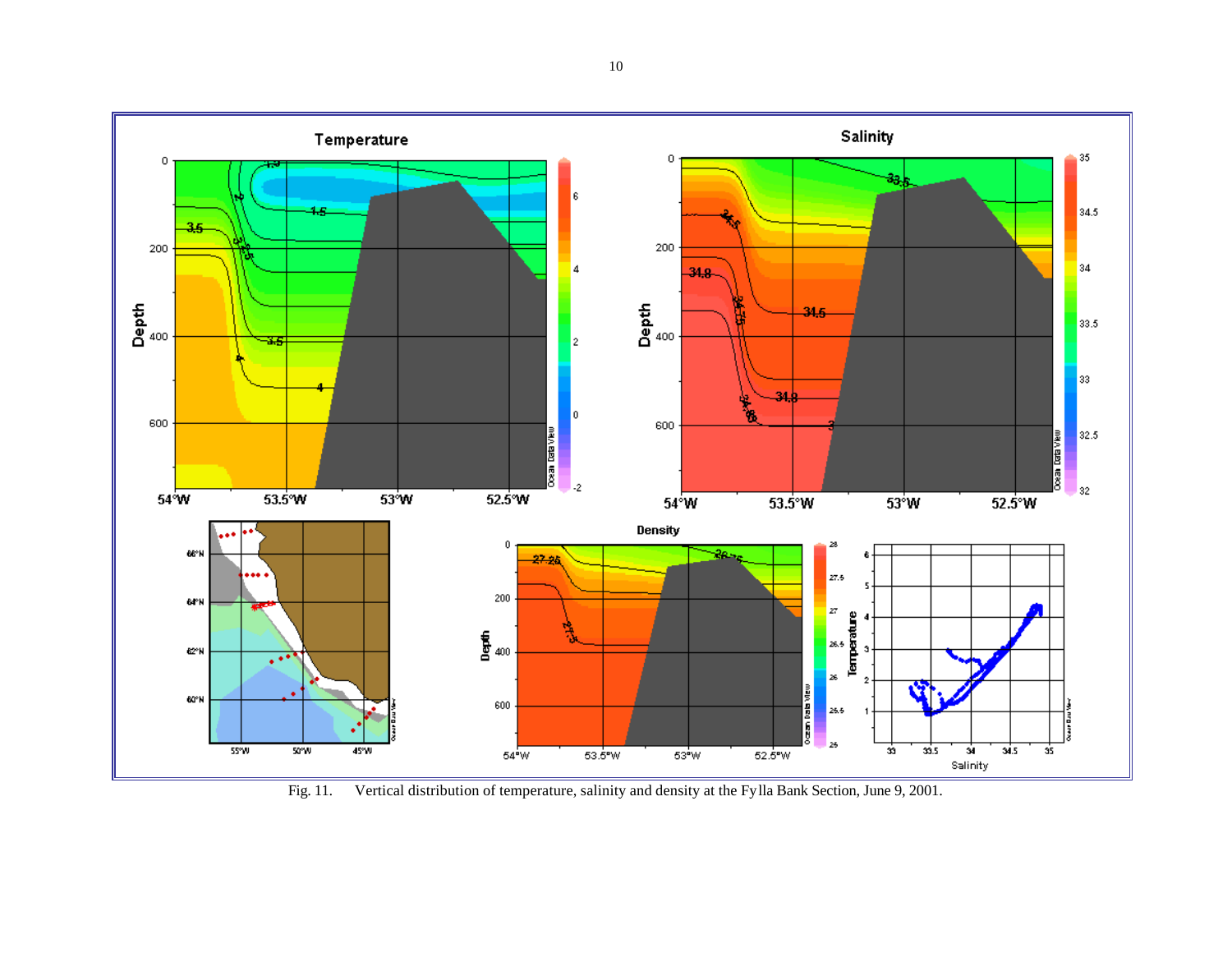![](_page_10_Figure_0.jpeg)

Fig. 12. Vertical distribution of temperature, salinity and density at the Lille Hellefiske Bank Section, June 10, 2001.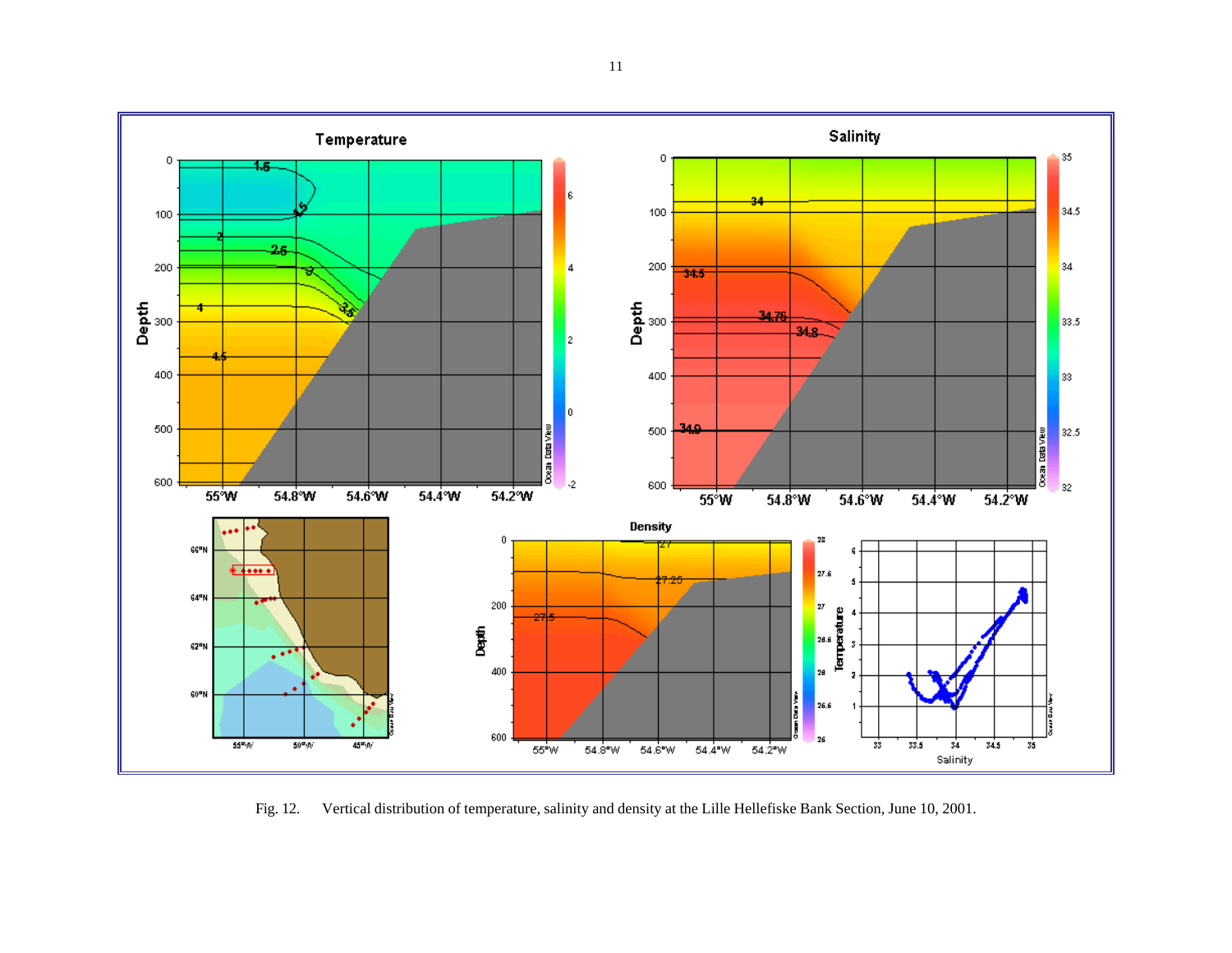![](_page_11_Figure_0.jpeg)

Fig. 13. Vertical distribution of temperature, salinity and density at the Holsteinsborg Section, June 10-11, 2001.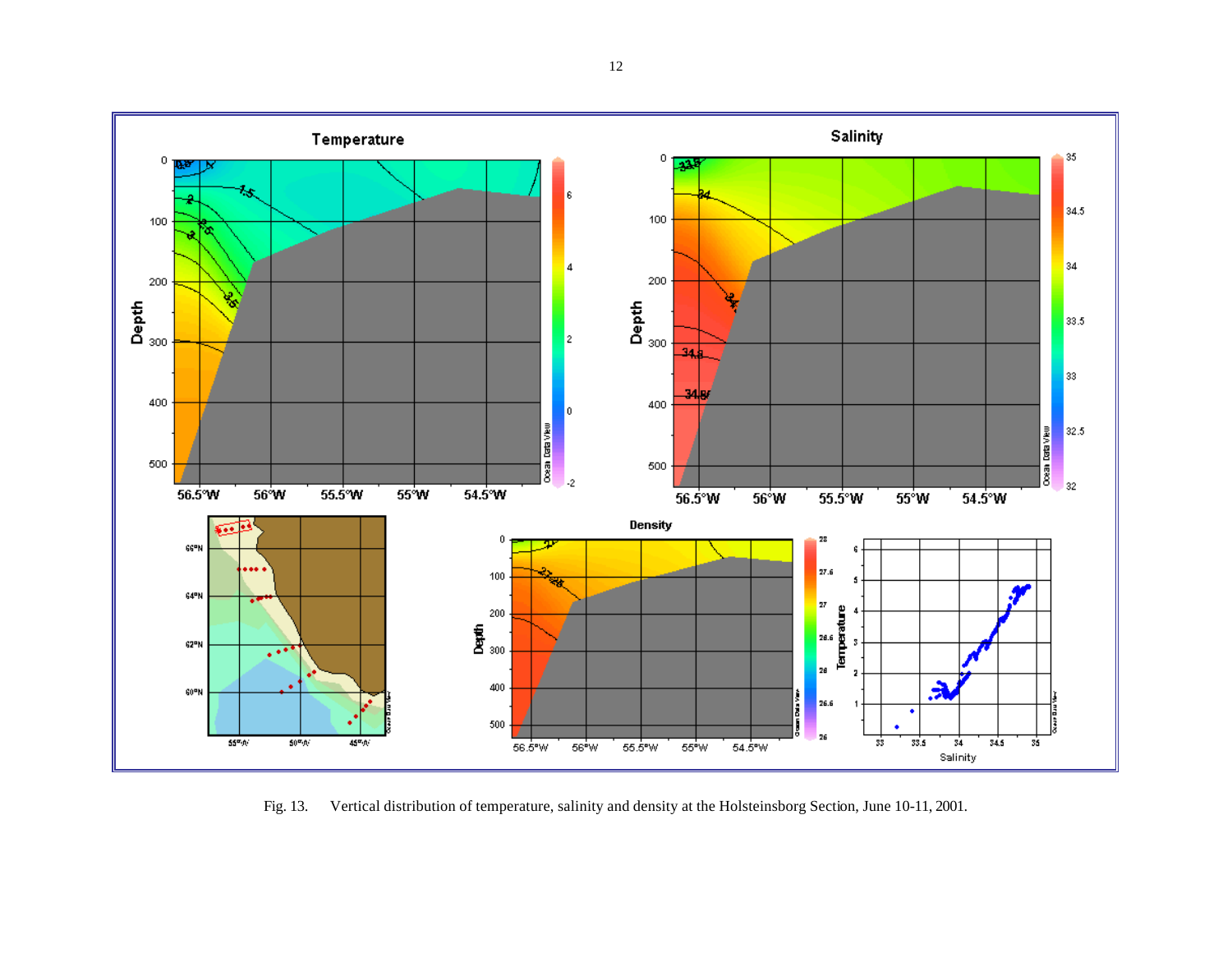![](_page_12_Figure_0.jpeg)

Fig. 14. Vertical distribution of temperature, salinity and density at the Egedesminde Section, August 6, 2001.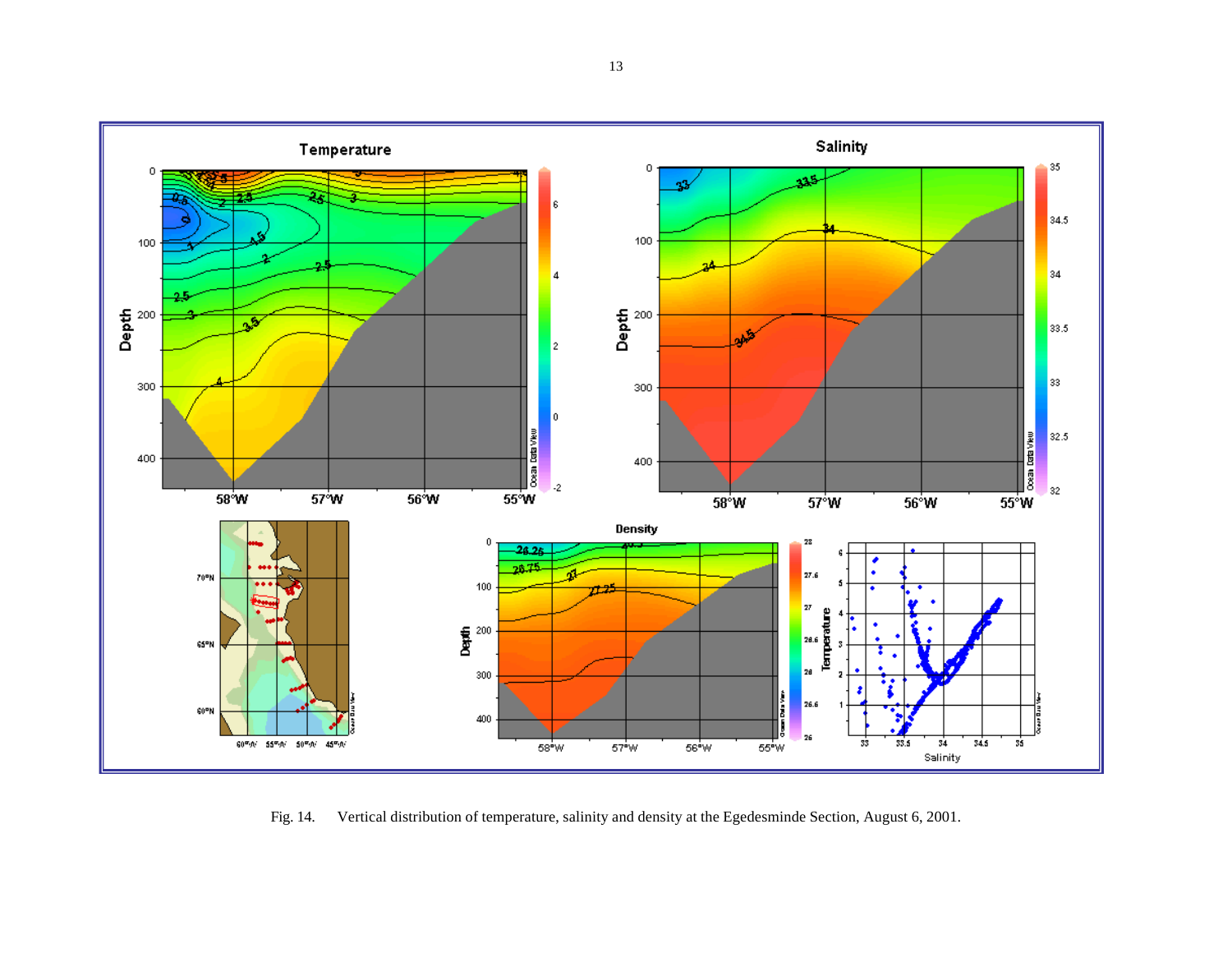![](_page_13_Figure_0.jpeg)

Fig. 15. Vertical distribution of temperature, salinity and density at the Godhavn-Egedesminde Section, August 14, 2001.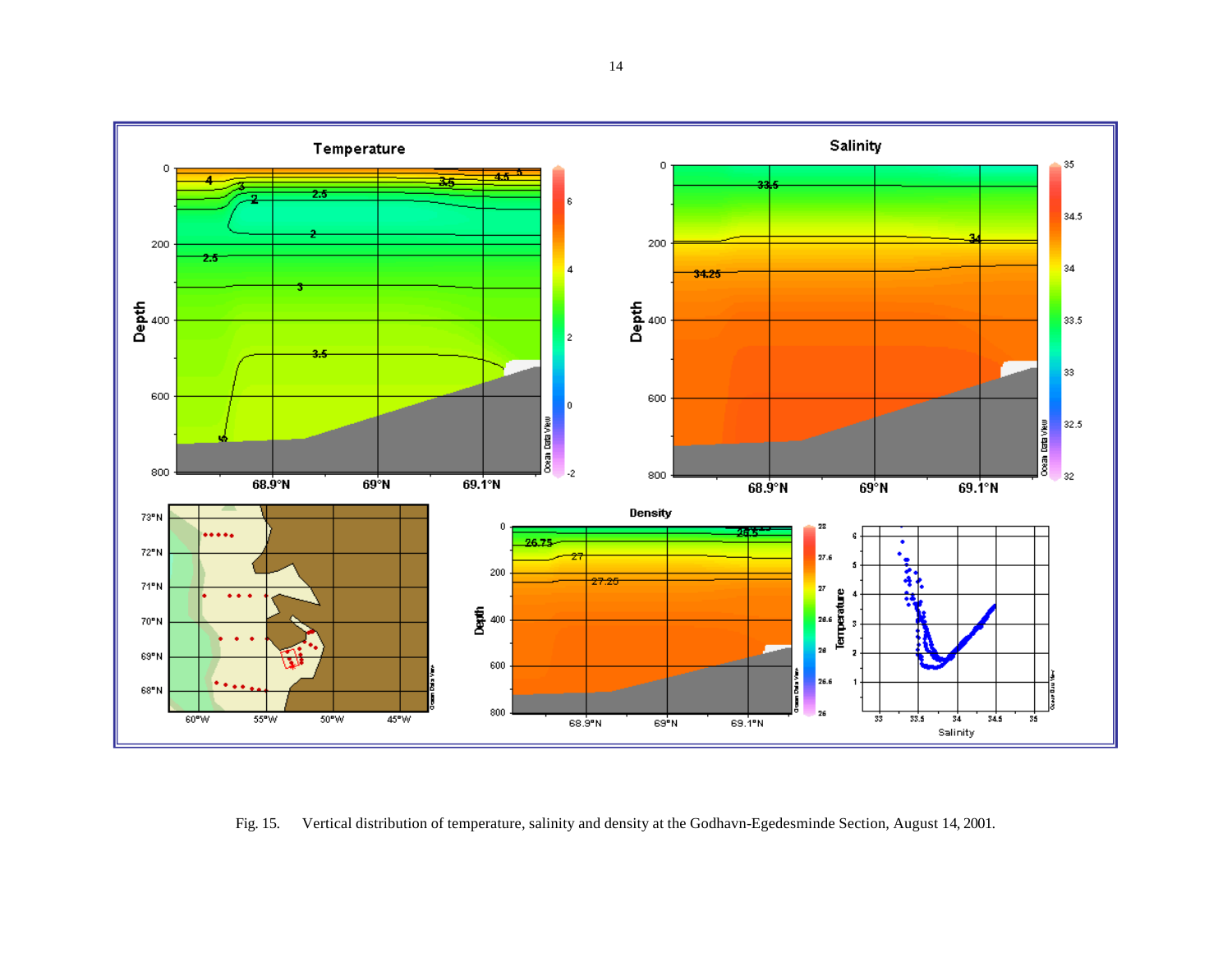![](_page_14_Figure_0.jpeg)

Fig. 16. Vertical distribution of temperature, salinity and density at the Jakobshavn Section, August 24, 2001.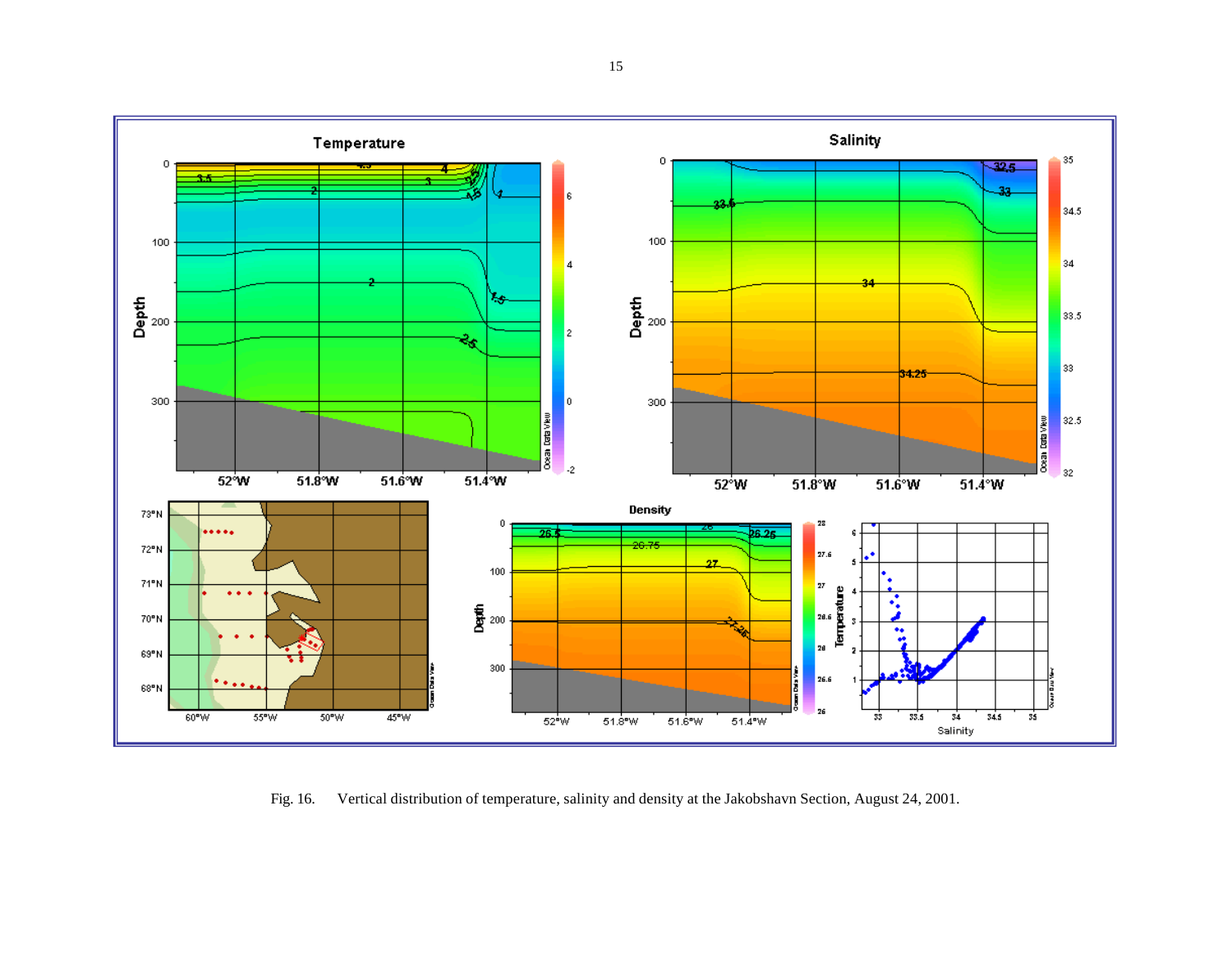![](_page_15_Figure_0.jpeg)

Fig. 17. Vertical distribution of temperature, salinity and density at the Nugssuaq Section, August 20, 2001.